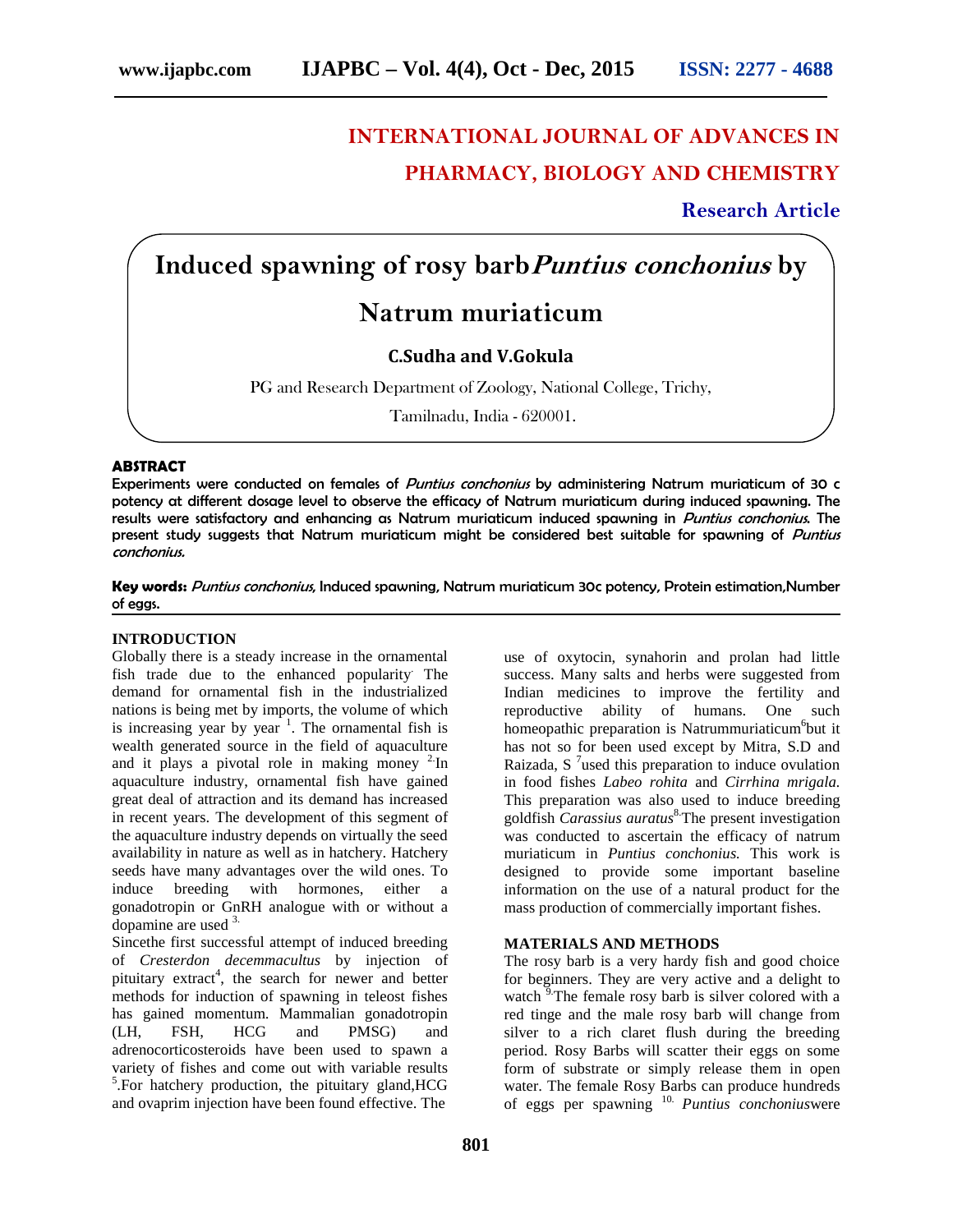collected from Trichy Aqua pet shop. Sexually mature female fishes approximately ranging from 4 mature female fishes approximately ranging from 4-<br>4.5cm in length were sorted out. Totally 10 female fishes were chosen and housed in 5 troughs each containing two. They were maintained under normal conditions of temperature & light so that they may get acclimatized to the prevailing laboratory condition. These fishes were fed with artificial fish feed 'Day Today's Complete Nutritional Fish Food'. The water was changed at 8 am & 4 pm and the feeding was carried out at the same time. The period The water was changed at  $8 \text{ am } \& 4 \text{ pm}$  and the feeding was carried out at the same time. The period of acclimatization was about  $10 \text{ days}$  prior to the commencement of the experiment. commencement of the experiment.<br>Natrum muriaticum 30 centesimal potency was ining two. They were maintained under normal<br>tions of temperature  $\&$  light so that they may<br>acclimatized to the prevailing laboratory

brought from "Trichy Homeo Medicals". The above mentioned dilutions were preferred as they are the typical potency with peculiar potenizing effect. From

Natrum muriaticum 30 centesimal potency 0.01%, 0.02%, 0.03% and 0.04% dilution was prepared.0.1ml of Natrum muriaticum 30c potency was diluted to 0.01% by adding 500ml of water. The same way other dilutions were prepared by adding 0.2ml, 0.3ml and 0.4ml of Natrum muriaticum. The medium in which the fishes left were fed with pellet diet at the same time. The experiment was carried out for 4 days  $(0, 1<sup>st</sup>, 2<sup>nd</sup>, 3<sup>rd</sup> days)$ . Among the ten fishes two was considered as control & the other eight were treated as experimental. The medium was changed every day at 8 am and fed simultaneously. After three days eggs were collected from all the fishes counted and analyzed for protein. The fecundity was observed in terms of the number of eggs in the control and treated groups.Total protein content in the eggs was estimated by the procedure of  $11$  method. Aqua pet shop. Sexually Natrum muriaticum 30 centesimal potency 0.0<br>
approximately ranging from 4-0.02%, 0.03% and 0.04% dilution<br>
are sorted out. Totally 10 female prepared.<br>
Makrum muriaticum 30 centes<br>
and the prevaili same time. The period<br>
10 days prior to the every day at 8 am and fed sime<br>
every day at 8 am and fed sime<br>
that days eggs were collected from<br>
tesimal potency was and analyzed for protein. The interms of the number of egg

**Table 1 Amount of Protein and Number of eggs at different dilutions of Natrum muriaticum in** *Puntius conchonius* **eggs at of Natrum** 

| <b>Groups</b>  | <b>Dilutions of Natrum</b><br>muriaticum | <b>Amount of protein</b><br>$(mg \%)$ | Number of eggs<br>(Mean± S.D) | <b>Significance</b> |
|----------------|------------------------------------------|---------------------------------------|-------------------------------|---------------------|
| Control        | $\Omega$                                 | 5.29                                  | $36.5 \pm 4.9$                | ۰                   |
| <b>Treated</b> | 0.02%                                    | 7.64                                  | $77.5 \pm 3.53$               | P<0.05 S            |
|                | 0.04%                                    | 6.58                                  | $62+2.82$                     | P<0.05 S            |
|                | 0.06%                                    | 5.47                                  | $48 + 2.82$                   | P > 0.05 N.S        |
|                | 0.08%                                    | 4.82                                  | $38.5 \pm 2.82$               | P > 0.05 N.S        |



**Fig-1 Number of eggs at different dilutions of Natrum muriaticum in** *Puntius conchonius*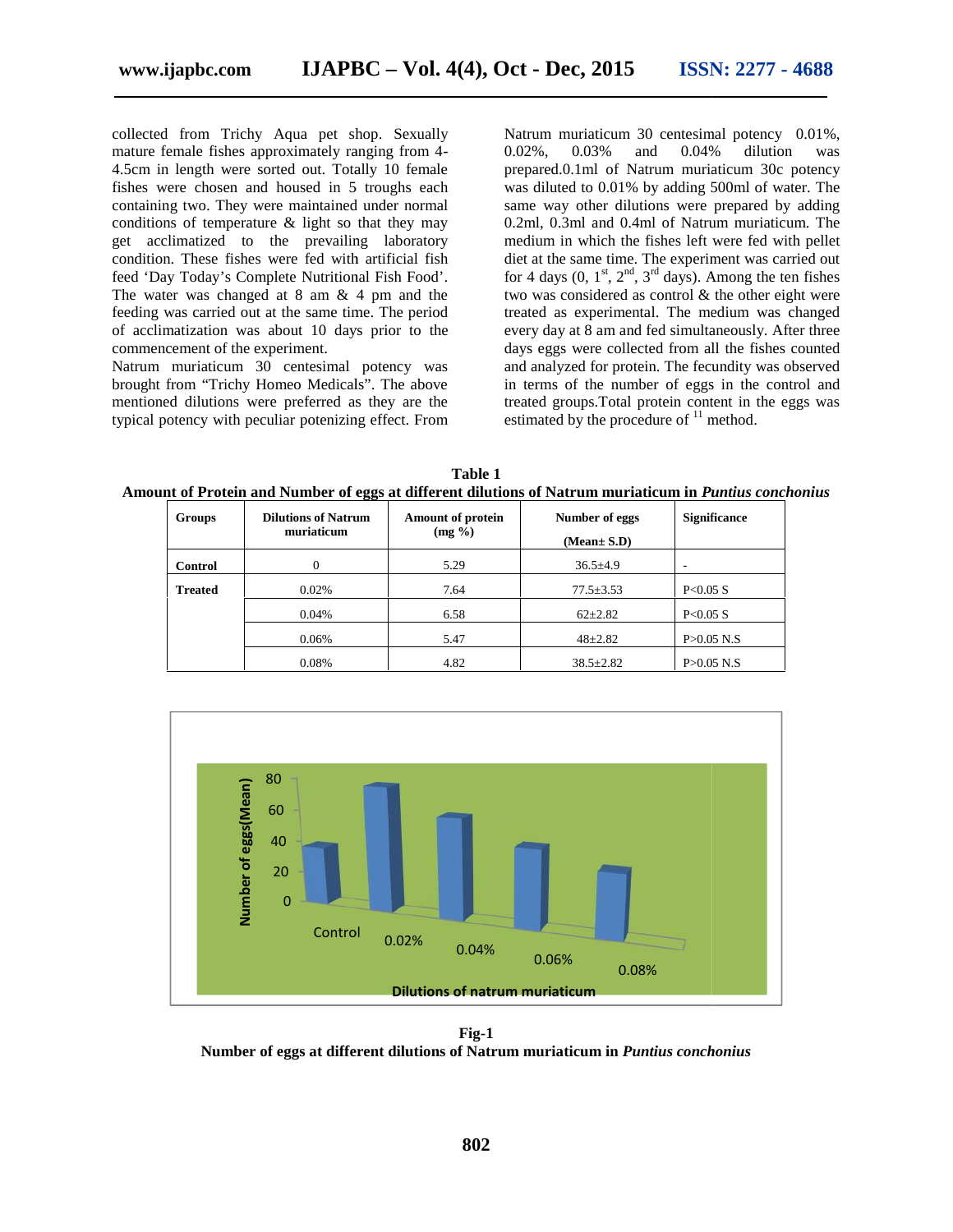#### **RESULTS**

The present study describes the effect of homeopathic medicine Natrum muriaticum 30 c at different dosage levels on *Puntius conchonius*. It was observed that fecundity varied with different doses of Natrum muriaticum.The highest and lowest number of eggs was77.5±3.53 and 38.5±2.82 obtained at 0.02%and 0.08% by the treated fishes. The data on the amount of protein present in the eggs and number of eggs obtained by the treated and control fishes are represented in table 1 and figure 1.

The protein content in the eggs of control and 0.06% concentration was more or less same. There is an increase in protein content at 0.02% and 0.04% dilutions of treated groups. There was a significant increase  $(P<0.05)$  in the mean number of eggs of treated group of 0.02% and 0.04% dilutions of N.muriaticum.

#### **DISCUSSION**

A study of the biochemical composition of gonads forms an important pre-requisite in understanding the physiology of pre spawning and post-spawning fish, for it is well known that the reserves from various tissues are more and more diverted towards gonads as the spawning time approaches. Generally changes in chemical composition of body have been known to reflect storage or depletion of energy reserves. The values of body composition in fishes vary considerably within and between species, with fish size, sexual condition, feeding, time of the year and activity<sup>12.</sup> Protein is the most abundant dry constituent of many fish eggs 13.Yolk protein serves two primary function, it provides amino acids for growth and supplies energy via catabolic process  $14$ . Protein is the dominant raw material in the yolk and the main source for tissue formation<sup>15.</sup>Protein content, which is vital constituent of living cells, tends to vary in stage of maturity of the gonads. Biochemical composition of the fish is subjected to variations depending on the season. In the breeding season, the fish draws up protein from the other organs and is used for the growth and development of the reproductive organs. Fish protein contains all essential amino acids which are easy to digest <sup>16</sup>. Being the most important biochemical constituent of fish, protein levels were analyzed in this study. Natrum muriaticum 30 c of dilution of 0.02% has increased the protein levels in the eggs of *Puntius conchonius*when treated for 3 days. The increase must probably due to the uptake of vitellogenin, the precursor of yolk protein which are taken up by oocytes during maturation $17$ . A similar finding is reported by Love  $18$  who states that vitellogenin which is synthesized by liver in response to estradiol and it is released into the blood and then

transported to ovary. Natrum muriaticum is reported to increase the production of red blood cells and albumin, a protein found in animal tissues  $19$ . This may be the reason for an increase in the level of protein in *Puntius conchonius.*

In the present study Natrum muriaticum 30 c of dilution of 0.02% has induced the rosy barb to produce77.5±3.53 eggs over the control 36.5±4.9ones. Similar finding states that Natrum muriaticum induces a female goldfish to spawn  $2856\pm16$  eggs, while the control animal spawned  $253\pm1.8$ eggs  $^{(8)}$ .An average of  $4012\pm100$  eggs were spawned by each female of *Ompok bimaculatus*, intramuscular injection of ovaprim at a dosage of  $0.5$ ml/kg body weight<sup>20</sup>. Use of synthetic hormone Synchromate B, at the rate of 0.1ml per gold fish of  $25g$  yielded a potential fry stock of  $1600\pm604^{21}$ . Present findings demonstrate that  $1600 \pm 604^{21}$ .Present findings demonstrate that homeopathic preparation natrum muriaticum is a highly effective stimulus for egg production in rosy barb.

#### **CONCLUSION**

Ornamental fish industries have enormous potential in tropical countries. Ornamental fish production is one of most profitable subsector in aquaculture and offer good opportunities for entrepreneurs. To expand the trade new technologies will need to develop in order to breed commercially rare species. The results of the present study will be helpful for the mass-scale production of ornamental fishes.

#### **REFERENCES**

- 1. Singh T. Emerging trends in World Ornamental fish trade, Infofish International, 2005; 3, May/June: 16- 17.
- 2. Asemsanjitsingh et al., Selective breeding in ornamental fishes- A step toward development in Production of new variety, Aquaculture Europe, 2010; 35 (4): 14-16.
- 3. Harvey B and Carolsfeld J. Induced Breeding In Tropical Fish Culture, IDRC, Ottawa, 1993, 144- 145.
- 4. Houssay BA. Action sexualle de l'hypophysesur les poisons et les reptiles. C.R.Soc.Biol., Paris, 1931, 106:377-378.
- 5. Homeshwar M and Singh H. Induced ovulation of rice field eel (*Monopterusalbus*) by a synthetic non peptide. Indian Jouurnal of Experimental Biology, 1992; 30:1111-1113.
- 6. Satya prakash. The homeopathic medicine, Rational Life Publications, New York, 1986; I: 55-56.
- 7. Mitra SD and Raizada S. Gonadal development of major carps through homeopathy. Fishing Chimes, May, 1986; 13:17-18.